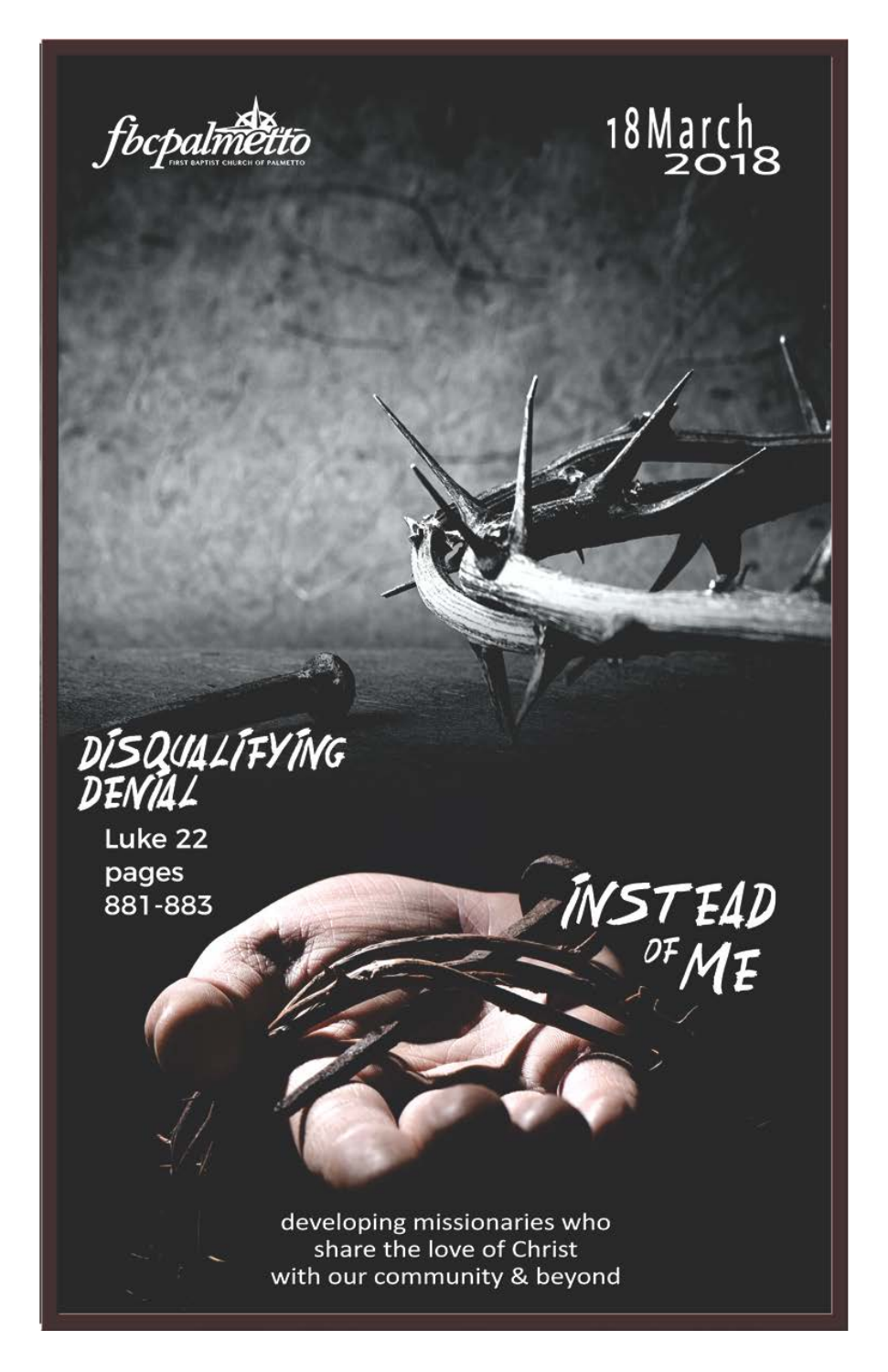#### Beyond These **Walls**

Please pray for Bridgette and Chris Mustaine of a Young Life program in Michigan, that they will reach the young people they work with, and those teenagers will open their hearts to Jesus.

## **Quarterly Business Meeting**

The FBC quarterly business meeting is TODAY at noon in the Worship Center.

## **Next Steps Luncheon**

Do you want to know more about FBC's core values, beliefs and mission? Are you ready to take the next step to membership? Join us Sunday, April 15 and we will answer your questions about the heart of FBC Palmetto. Lunch will be provided and childcare is available with advanced registration. Please call the church office to RSVP at 941-722-7795.

## **Worship Center Update**

Although the area where the new Welcome Center will be seems quiet. there are a number of things happening behind the scenes and below the surface. This past week, a directional drill was completed under 11th Avenue to connect our existing and future irrigation system to the city's reclaimed water service. Next week, a crew will be onsite to run a new supply line along 11th Avenue for the Welcome Center fire sprinkler system. Please continue to be in prayer for the safety of the workers and the progress of the plan.

## **SERVE Saturday**

Mark your calendars and get ready for the next SERVE Saturday, April 28.

## **SonShiners Luncheon**

The next SonShiners Luncheon is on Tuesday, March 20 at 10:30 am. George Volpe will share experiences from his trip to Israel. Tickets are on sale for \$5 in the Rotunda after each worship service.

## **Parents Night Out**

Palmetto Kids is providing a Parents Night Out for kids ages 2 years-5th grade on Friday, April 20 from 6-9 pm. Children will enjoy pizza, chips, cookies and a drink while watching a movie in the gym. RSVP is required by Wednesday, April 18. Contact Lynne Mikulec at 941-722-0810 or email her at Lmikulec@ fbcpalmetto.com.

## **Easter Sunday Services-April 1**

8:00 am Celebration Service 9:15 am Celebration Service 9:15 am Encounter Service 9:15 am Kids Worship

10:45 am Celebration Service 10:45 am Encounter Service 10:45 am Kids Worship

(There will be no adult or youth Sunday School)

## **Seasonal Parking**

We'd like to encourage those who are physically able to park in areas a little further from the church to allow our first time visitors the opportunity to park near the church. Public parking is available in the highlighted areas.



1020 Fourth Street West Palmetto, Florida 34221 www.fbcpalmetto.com 941.722.7795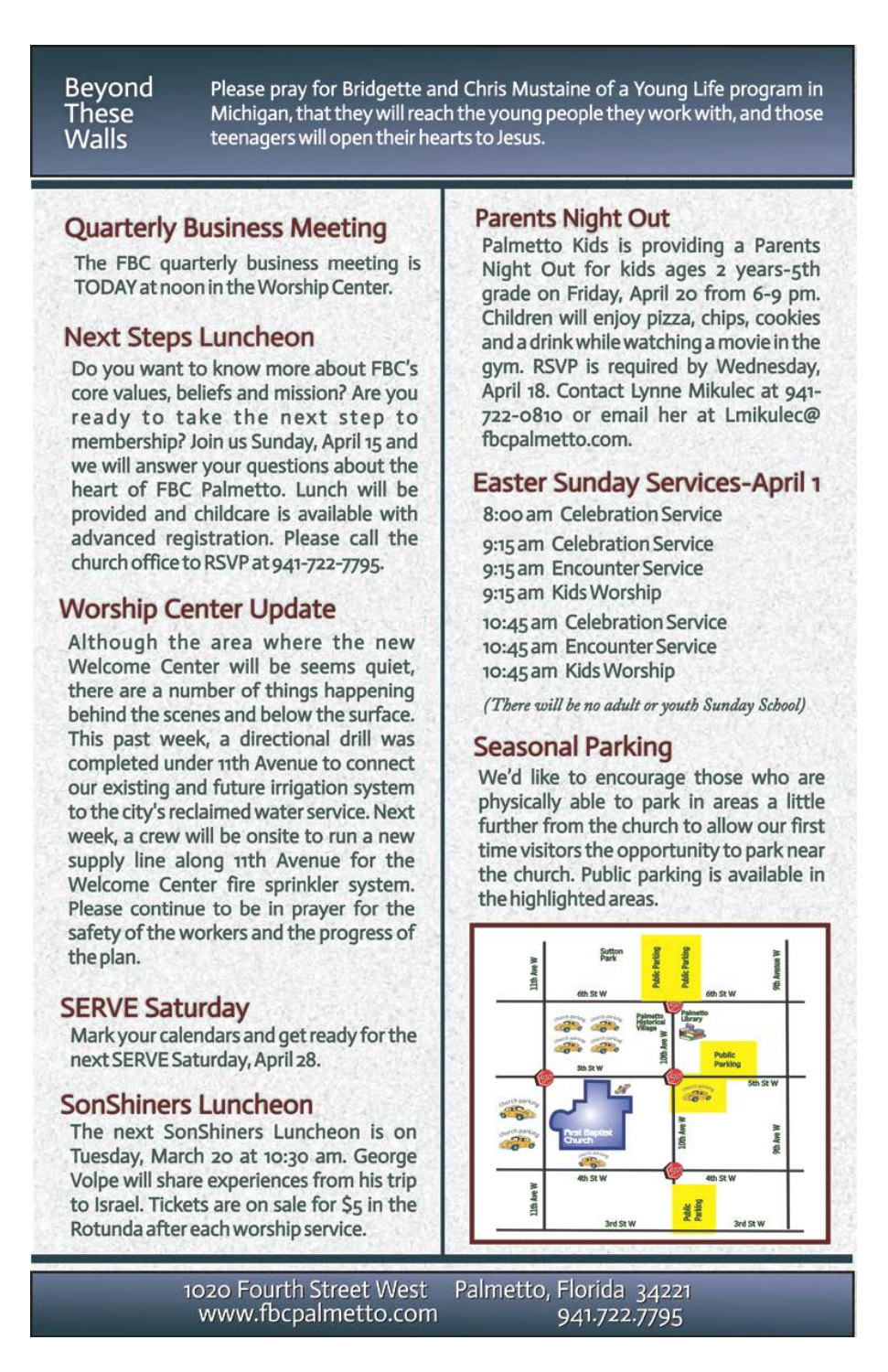| Sermon Notes - March 18, 2018<br><b>Instead of Me:</b><br><b>Disqualifying Denial</b><br><b>Luke 22</b> |  |                               |  |  |  |
|---------------------------------------------------------------------------------------------------------|--|-------------------------------|--|--|--|
|                                                                                                         |  |                               |  |  |  |
|                                                                                                         |  |                               |  |  |  |
|                                                                                                         |  |                               |  |  |  |
|                                                                                                         |  |                               |  |  |  |
|                                                                                                         |  |                               |  |  |  |
|                                                                                                         |  |                               |  |  |  |
|                                                                                                         |  |                               |  |  |  |
|                                                                                                         |  |                               |  |  |  |
|                                                                                                         |  |                               |  |  |  |
|                                                                                                         |  |                               |  |  |  |
|                                                                                                         |  |                               |  |  |  |
|                                                                                                         |  |                               |  |  |  |
|                                                                                                         |  |                               |  |  |  |
|                                                                                                         |  | Application: ________________ |  |  |  |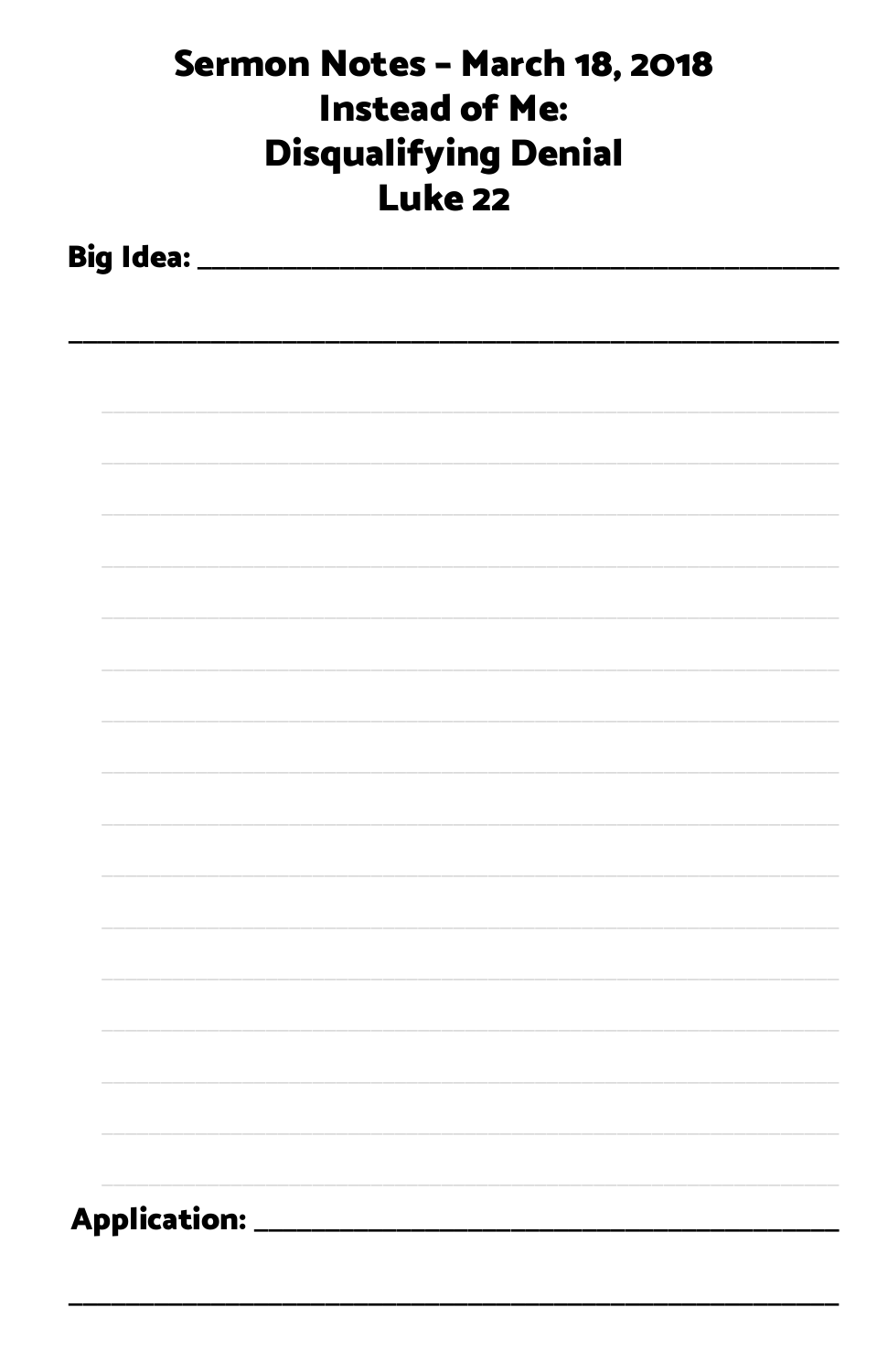# Discussion Questions

Why are we paralyzed by failure?

• In verse 32 Jesus says He has prayed for Peter. Read [Romans 8:34](https://www.biblegateway.com/passage/?search=romans+8%3A34&version=ESV) and [Revelation 12:10.](https://www.biblegateway.com/passage/?search=revelation+12%3A10&version=ESV) What are the implications in your life knowing that Satan accuses you daily but Jesus talks to the Father on your behalf?

• What types of accusations could Satan possible bring against you? How do you believe Jesus would respond as He intercedes on your behalf?

• The instant Peter denied Jesus the third time, he heard the rooster crow and saw Jesus looking right into his eyes from across the courtyard. How would you have felt if you were Peter at that very moment?

• What did Jesus do after the resurrection to show grace to Peter? (Read [Mark 16:7](https://www.biblegateway.com/passage/?search=Mark+16%3A7&version=ESV) and [John 21:15-17.](https://www.biblegateway.com/passage/?search=John+21%3A15-17&version=ESV))

• What would have likely happened if Jesus had not singled out Peter for grace? How do we normally respond to massive failure in our life?

#### 2018 Bible Reading Plan

One Year Bible Reading Plan:

#### WEEK 12 **Day 56** [Luke 16:1-17:6](https://www.biblegateway.com/passage/?search=Luke+16%3A1-17%3A6&version=ESV) [Ps 48](https://www.biblegateway.com/passage/?search=Ps+48&version=ESV) **Day 57** [Luke 17:7-37](https://www.biblegateway.com/passage/?search=Luke+17%3A7-37&version=ESV)

[Ps 49:1–7](https://www.biblegateway.com/passage/?search=Ps+49%3A1%E2%80%937&version=ESV) **Day 58** [Luke 18](https://www.biblegateway.com/passage/?search=Luke+18&version=ESV) [Ps 49:8–20](https://www.biblegateway.com/passage/?search=Ps+49%3A8%E2%80%9320&version=ESV)

 **Day 59** [Luke 19](https://www.biblegateway.com/passage/?search=Luke+19&version=ESV)

[Ps 50:1–9](https://www.biblegateway.com/passage/?search=Ps+50%3A1%E2%80%939&version=ESV)

 **Day 60** [Genesis 37](https://www.biblegateway.com/passage/?search=Genesis+37&version=ESV) [Ps 50:10–23](https://www.biblegateway.com/passage/?search=Ps+50%3A10%E2%80%9323&version=ESV)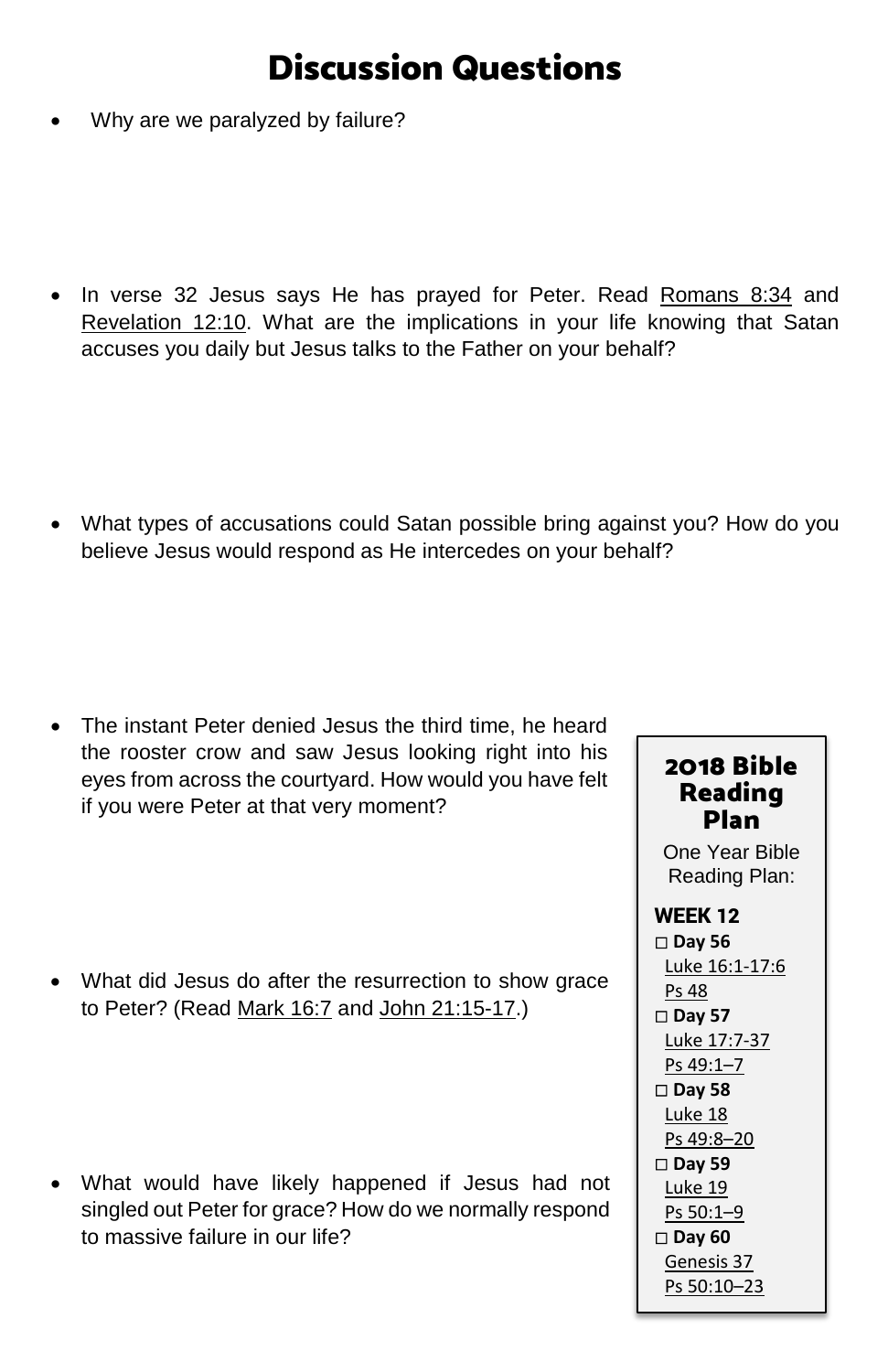# Monday – Failing Forward

#### *By Kel Cunard "But he denied it, saying, 'Woman, I do not know him.'" Luke 22:57*

 I grew up in North Carolina, a state where basketball is king, especially college basketball. Within two hours of our house was Wake Forest, North Carolina State, Duke and the University of North Carolina. I watched all the games, loved the competition and dreamed of being a part of it all.

 Nailed to a tree in our backyard was a rough and makeshift backboard with a slightly crooked rim. It was not much to look at, but I can't even count the number of imagined last second shots I took on the dusty, dirt court – especially after the spring of 1982.

 That year, the North Carolina Tarheels, under Head Coach Dean Smith, played in the championship game against the University of Georgetown. It was an exciting, back-and-forth game with neither team being able to pull away. But with just seconds to go, the game-winning shot was taken by a skinny freshman by the name of Michael Jordan.

 That night was Jordan's first win in the national spotlight, but it was far from his last. Number 23 went on to win virtually everything: 14-time All-Star, five-time league MVP, and six NBA championships. He is arguably the best player in the history of the sport, but he gives credit for his success to an unlikely source.

 *I've missed more than 9,000 shots in my career. I've lost almost 300 games. Twenty-six times, I've been trusted to take the game winning shot and missed. I've failed over and over and over again in my life. And that is why I succeed.*

 If at first you don't succeed, try, try again. It's an idiom we all know, but most of us struggle to follow its advice. We marvel at those who climb over the rubble of failure to reach the pinnacle of success, but most people tend to allow their past mistakes to derail their future victories. And Christians are not immune from this mistake.

 Two thousand years ago, an unknown fisherman failed royally. While His leader and friend was on trial for His life, Peter denied even knowing Him – three times! *Read [Luke 22:31-62](https://www.biblegateway.com/passage/?search=Luke+22%3A31-62&version=ESV)*. Surely such a monumental failure would destroy any opportunity for future usefulness in God's Kingdom. But the highs and lows of Peter's life remind us of a powerful truth: God's grace is always greater than our failures.

 There is nothing in your past that Christ cannot forgive, and the One who holds your future is never hindered by your former failures. Just as you can trust Christ to save you from your sins and secure your eternity, you can count on Him to use even your worst failures to make Himself known.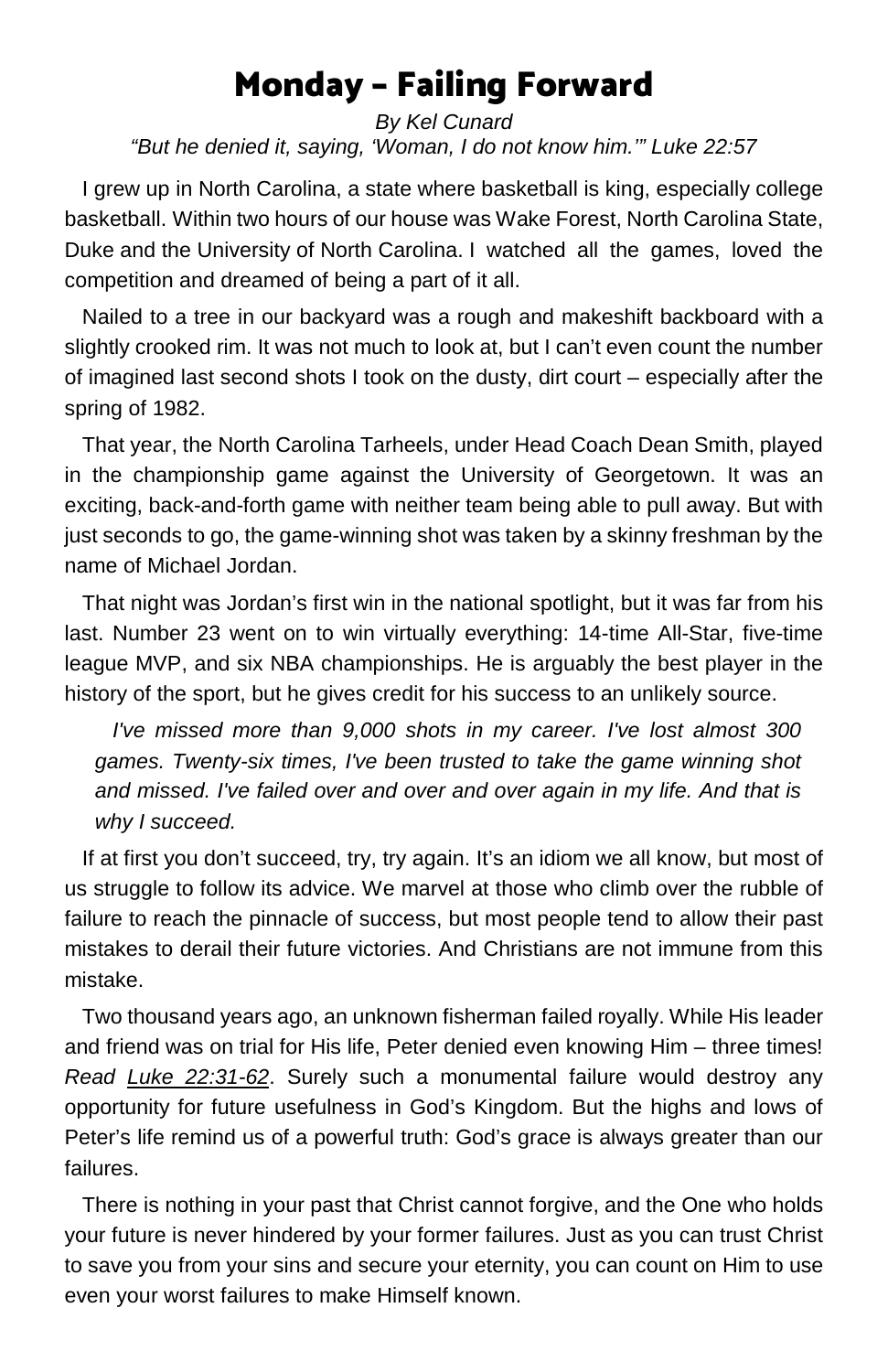## Tuesday – No Defense

*By Cathy Slusser "But make up your mind not to worry beforehand how you will defend yourselves." Luke 21:14*

 I clearly remember the first time I deliberately lied. While I know that I was not a perfect child and probably lied many times before, this was the first time I planned to lie and did so even though I knew it was wrong. I was in fifth grade, and it was the first day of safety patrol training.

 I was excited about being a safety patrol, but I forgot training began on that Monday. I remembered during my walk to school with about twenty minutes to fret over my mistake. Then, I recalled that on the past weekend we "sprang ahead" into daylight savings time. When I arrived on time for class, but late for training, the sixth grade captains were waiting for me. Confronted, I told them that my family forgot to set our clocks ahead and that was why I was late. If they knew that we practically lived at church and therefore would have been late to everything the day before, they didn't let on.

 Even fifty years later, I still feel guilty about that lie and have thought about it many times. Why didn't I just admit that I forgot? Why was I willing to lie and risk being caught? Fear? Self preservation? Pride? I think those reasons also applied to Peter when he was confronted on the night before Jesus' crucifixion.

 It is easy to forget everything you hold dear when pressed against a wall figuratively or literally. We might be inclined to vilify Peter, and think, "what a coward," "what a fake," "he BETRAYED Jesus, never mind that He was the Savior, they were friends, for heaven's sake." Peter's sin might be more obvious because of his boasting, but if we were in Peter's place, how many of us would do the same thing? How many of us would lie to protect ourselves even if it is from a bunch of twelve-year-olds wearing orange plastic belts?

 Denial is simply the act of proclaiming something we know to be true is a lie. While we might not think we are capable of denying Jesus, every time we worry, we proclaim He is not sovereign. Every time we act in our own knowledge or will, we deny He is wise and loving. Every time we fail to obey, we deny He is Lord. Peter is not the only one who denied Jesus.

 *[Read Luke 21:10-19.](https://www.biblegateway.com/passage/?search=Luke+21%3A10-19&version=ESV)* Do you think Peter was paying attention during this sermon by Jesus? How do Jesus' words apply to your life? Will you be bold in your thoughts, words and actions to trust Him to care for you when your life shows that you are a Christ-follower? Why or why not?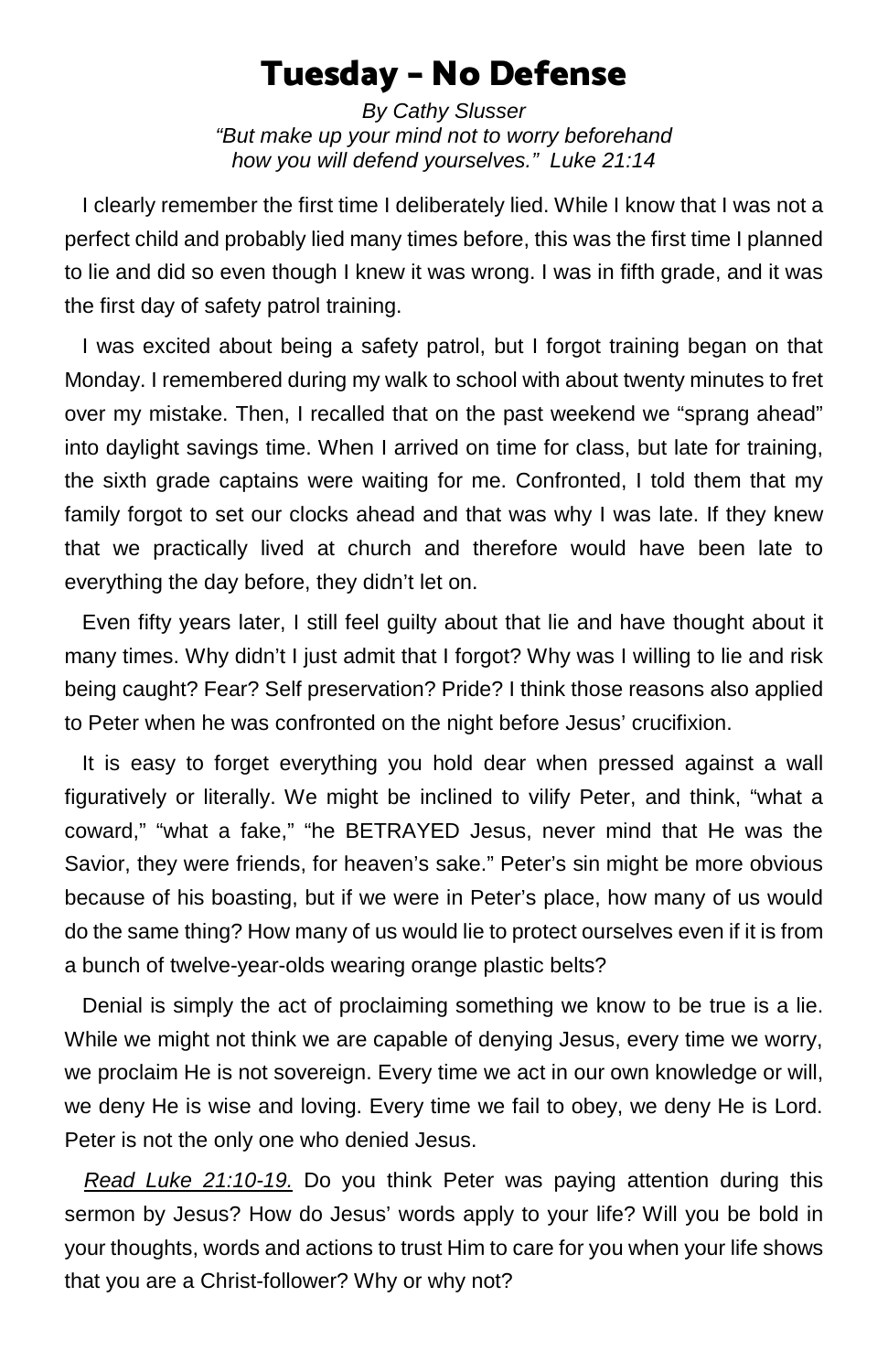## Wednesday – Do You Love Me?

*By Kel Cunard "Jesus said to Simon Peter... 'Do you love me more than these?'" John 21:15* 

 On the night before Jesus died, He reminded the disciples of His imminent suffering and death. He then said, "You will all fall away because of me this night." Peter answered, "Even if they all fall away... I never will." Jesus looked him in the eye and said, "I tell you, Peter, tonight before the rooster crows, you will deny three times that you even know me." Never known to lack confidence, Simon Peter replied, "Even if I have to die with you, I will never disown you."

 A few hours later, Peter found himself standing in the courtyard of the high priest's home as Jesus stood trial before the religious leaders. A servant girl recognized he was a follower of Jesus, but he denied it: "Woman, I don't know him." A little later someone else said he was a disciple, but Peter insisted, "I don't know the man!" A third time, a few standing nearby heard his Galilean accent and said, "Surely you are one of them." Calling down curses he declared, "I don't know this man you're talking about!" Immediately, a rooster crowed, and Peter ran away weeping bitterly.

 As Jesus died on the cross, Peter was nowhere to be seen. When the news came that the tomb was empty, he was still in hiding. His heart and mind must have been dominated by the desire for a do-over. If he could only have that night back, he would not make the same mistake again. What he wouldn't give for a second chance!

 Jesus appeared to the disciples several times after His resurrection; one time to seven of them on the shore of the Sea of Galilee. After they had eaten breakfast, Jesus turned His attention to Peter. *Read [John 21:15-19.](https://www.biblegateway.com/passage/?search=John+21%3A15-19&version=ESV)*

 There was more going on than meets the eye in this seemingly repetitive conversation. The original Greek text uses two different words for love: agape (unconditional love) and phileo (brotherly love). Jesus asked Peter twice, "Do you love me unconditionally? Do you agape me? "Peter responded both times, "You know I only love you like a brother. You know that I phileo you." Then Jesus asked, "Do you phileo me?" Peter was grieved in his heart and said, "You know everything, and you know that I only phileo you." Jesus was asking Peter, "Will you follow me to the very end?" Peter's replies seemed to say, "You and I both know, I'll only follow you until it gets uncomfortable."

 Second chances often begin with honest moments. Peter's big talking and bold predictions were now gone. His responses were an admission that there were limits to his love for Jesus. He recognized through his failure in the courtyard that he was not yet the man he needed to be, and that was right where Jesus wanted him to be. Only after Peter was ready to stop pretending and be honest about his heart was he truly ready to follow Jesus.

 You don't need to pretend with Jesus. He is prepared to offer you a second chance. He just might be waiting for you to honestly answer His question: "Do you love me unconditionally?"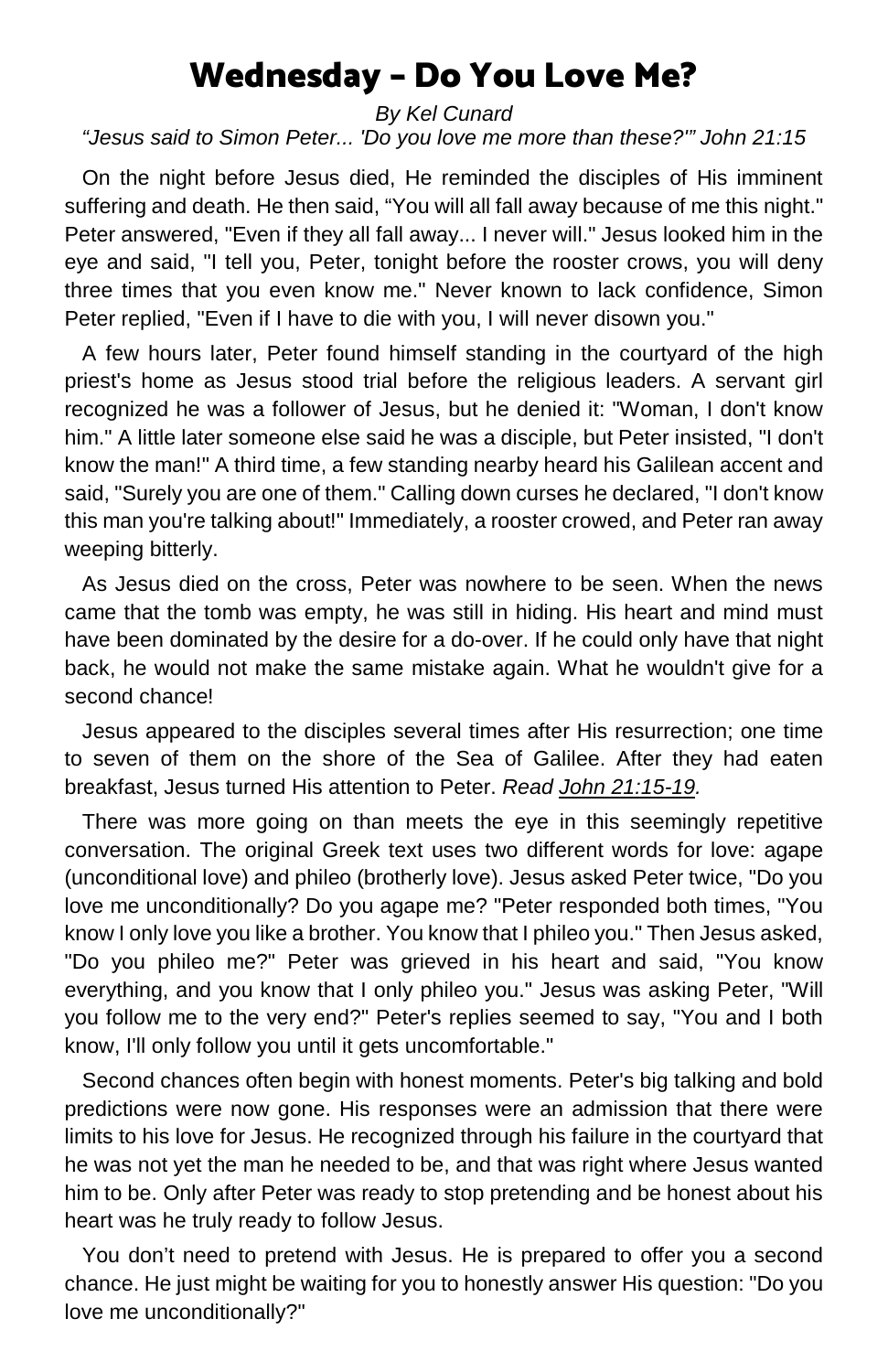## Thursday – I Love You Peter

*By George Volpe "This man also was with him." But he denied it, saying, "Woman, I do not know him." Luke 22:56-57*

Peter−the strong one. A commercial fisherman hardened by the rigors of his livelihood. So often we find him speaking first and the others agreeing after him. He is a leader. Peter truly believes that Jesus is the Messiah. He is willing to give up his career to follow Christ. When Jesus speaks, Peter cannot help but listen and agree. He is drawn to Jesus like nothing else. With Jesus he has seen things that have left him speechless. His life is affected in a way that speaks to the depths of his soul, and he is content with Jesus.

For three years Peter watches Jesus make such an incredible impact on the world that he expects this wave of power and rejoicing to continue. No one can withstand the power and grace of Jesus. No one can stump Him, usurp Him, or silence Him. The authority and power of Jesus is a brilliance beyond what anyone can imagine.

And yet, Jesus keeps saying He is going to die, and Peter feels ready to defend Christ to the death. I think he really means it. Peter loves Jesus. He's given up his life for Christ's message. And on that awful night he finds his Savior in the hands of wicked men, quietly submitting to their obviously unjust wishes. It cannot be. Why doesn't Jesus put an end to these terrible events? Peter lashes out in passion with his blade, and Christ once again pours love over hatred while He is being unjustly accused and arrested in the garden.

The events that unfold in the next few hours of Peter's life tear his soul apart and leave him feeling alone. All of the strength, the words, the desires, the concerns for the future are stripped away. All of the things Peter was mixing with the message of Christ are all falling apart. In shock and fear, anxiety and confusion, his heart runs away from the one He loves, and he denies that he knows Jesus. He has reached the end of himself. Now the man of such strength cannot stop the tears, as he feels like he has lost everything.

Jesus could have prevented the sifting of Peter, but He was strengthening and transforming Peter for the ministry that lie ahead. Peter learned to "be sober, be vigilant" and to pray even when the flesh is weak. [\(1 Peter 5:8\)](https://www.biblegateway.com/passage/?search=1+Peter+5%3A8&version=ESV) Peter became a "pillar" of the church. [\(Galatians 2:9\)](https://www.biblegateway.com/passage/?search=Galatians+2%3A9&version=ESV) He left for us the words of the epistles that God ordained for all generations. God's amazing grace strengthens and prepares each of us for His work in ways we may never understand until we step into glory.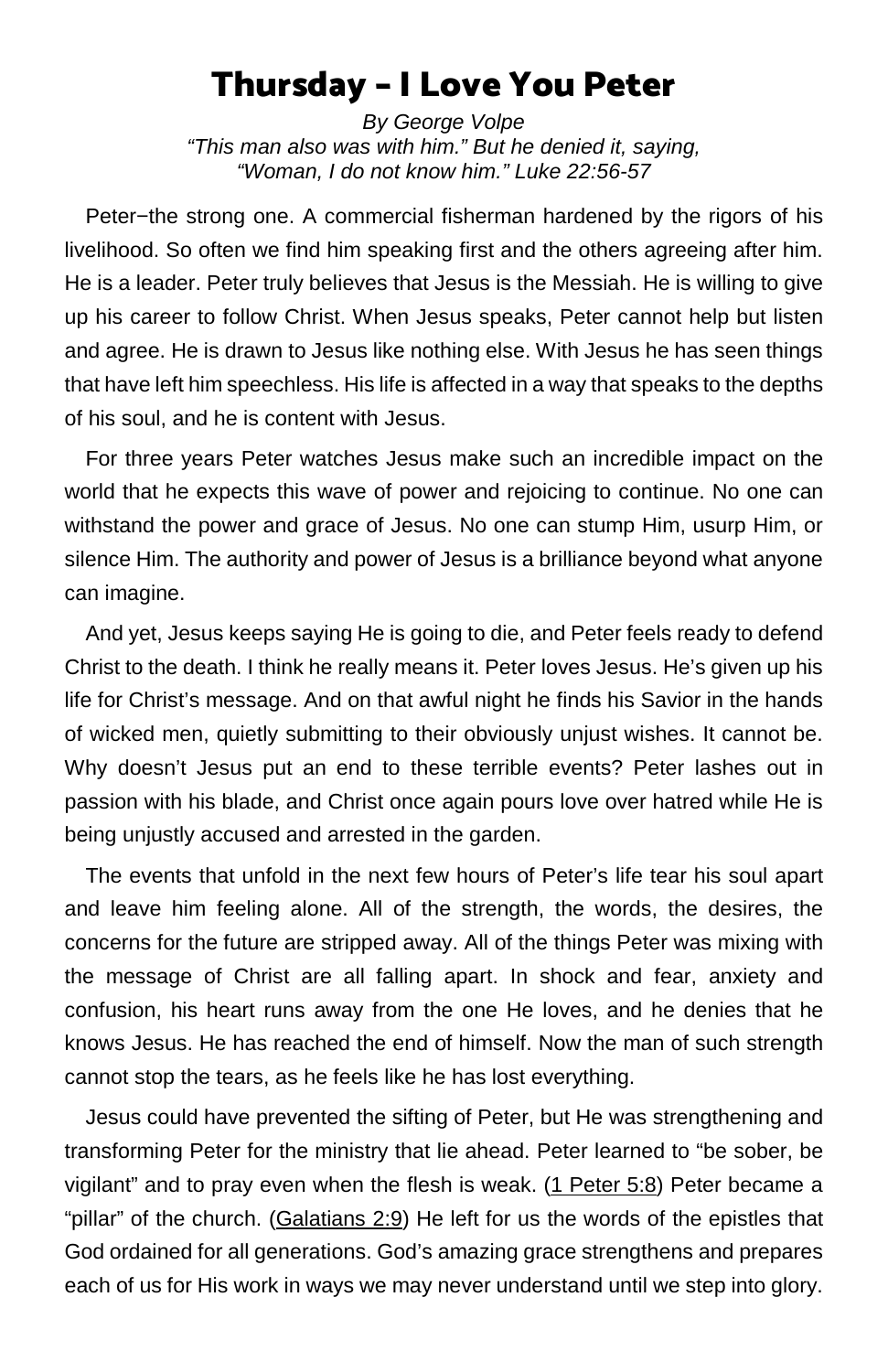## Friday – A New Peter

*By Kel Cunard "His divine power has granted to us all things that pertain to life and godliness." 2 Peter 1:3*

Second chances change everything. Peter benefitted from a second chance that was more like his third or even thirtieth one. He had stumbled and repeatedly fallen during his three years serving alongside Jesus, but once he was honest about the condition of his heart and empowered by the presence of the Holy Spirit, his life was forever transformed. Once Peter clearly saw Jesus, it radically changed how he saw everything else.

 He not only preached boldly on the day of Pentecost, but he also went on to be one of the most outspoken leaders of the early Church. When he was asked by a lame beggar at the temple gates for some money, Peter looked intently at the man and said, "I have no silver and gold, but what I do have I give to you. In the name of Jesus Christ of Nazareth, rise up and walk!" [\(Acts 3:1-11\)](https://www.biblegateway.com/passage/?search=Acts+3%3A1-11&version=ESV) In spite of his past failures, Peter did not deny the power of the name he once denied. He was an entirely new Peter.

 Since he had seen the empty tomb, he believed God even had power over death. When he was asked to intercede following the death of a faithful disciple named Dorcas, Peter turned to her dead body and confidently commanded her to arise. [\(Acts 9:36-43\)](https://www.biblegateway.com/passage/?search=Acts+9%3A36-43&version=ESV). The power of Jesus was so at work in his heart and life the sick were healed simply by his shadow passing over them. [\(Acts 5:15\)](https://www.biblegateway.com/passage/?search=Acts+5%3A15&version=ESV)

 The Lord even used Peter's past failures to give authority to his writing. *Read part of his letter to the early Church in 2 [Peter 1:1-15](https://www.biblegateway.com/passage/?search=2+Peter+1%3A1-15&version=ESV)*. When Peter said the Lord has granted everything we need to live godly lives, he meant it because he had lived it. When he wrote about being a "partaker of the divine nature" he was not referring to a theoretical idea. He knew God had made His home in him [\(John](https://www.biblegateway.com/passage/?search=John+14%3A23&version=ESV)  [14:23\)](https://www.biblegateway.com/passage/?search=John+14%3A23&version=ESV). He had experienced the radical reset of surrendering his heart and life to Jesus.

 Have you taken Jesus up on the second chance He offers? You may be in need of a third or even thirtieth chance, but He is still offering. When Peter saw Jesus clearly, nothing was ever the same – including himself. Are you tired of trying to fix you? Do you believe that because of your faith in Christ your past mistakes do not disqualify you from future service? If so, then who needs to hear about the newness you have in Jesus?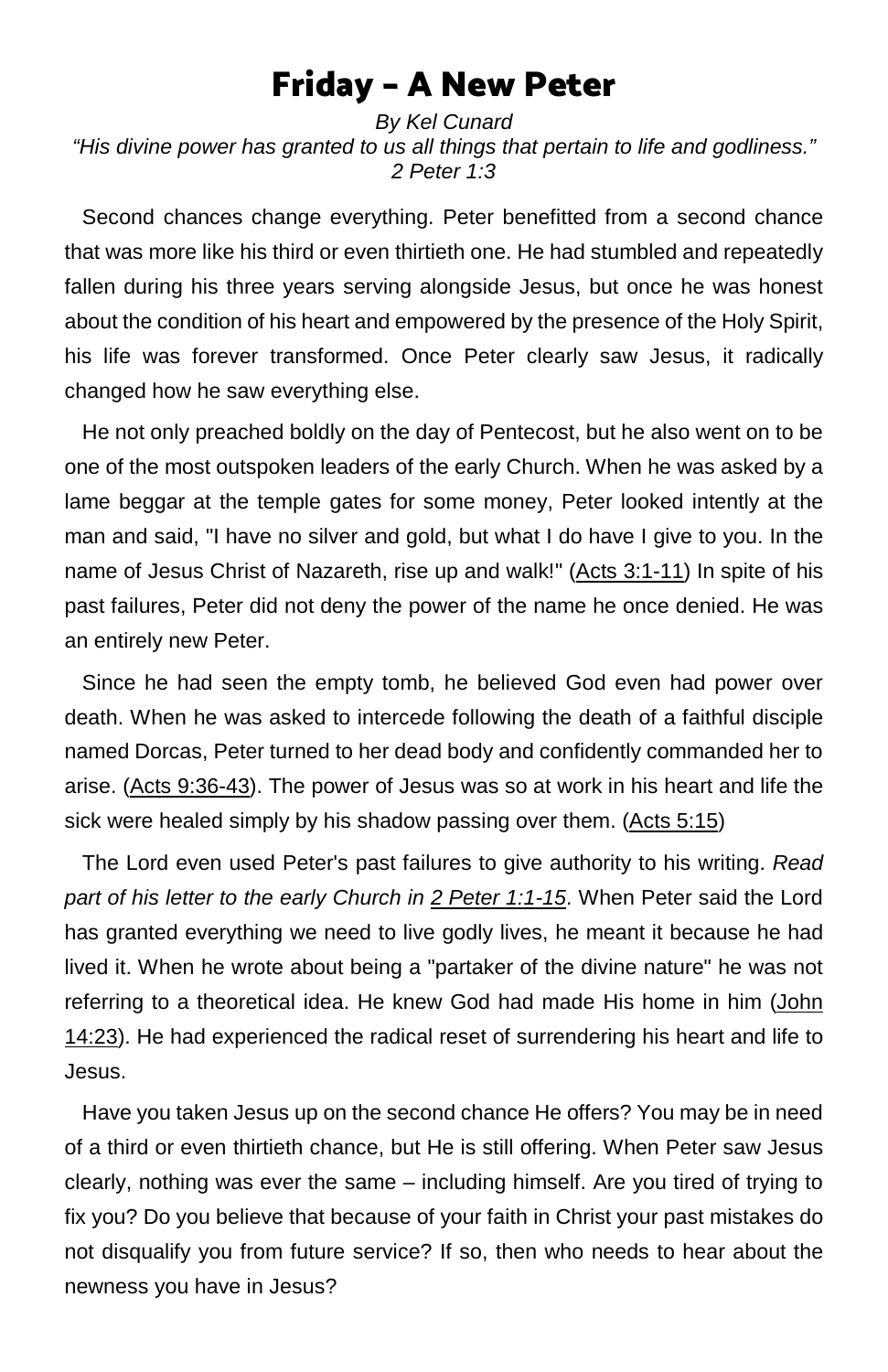## Weekend – Justice

*By Kel Cunard "And when they came to the place that is called The Skull, there they crucified him." Luke 23:33*

 We are wired for justice. To a person, we are pleased when the guilty are punished, and we are relieved with the innocent are set free. This is not just an accident of evolution. I believe this desire for right to triumph was placed in us by the One who made us so that our hearts would desire His righteousness. This innate wiring makes God's redemptive plan seem all the more unexpected.

 History's only totally innocent man was falsely convicted by the very people He came to save. Jesus endured their abuse so the utterly guilty throughout history could be declared innocent through Him. This unjust reversal is a picture of God's grace and the only route through which sinful humans can be right with a holy God.

 As we reflect on that blessed hope, we must remember that the promise of Easter is on the other side of the horror of the cross. The wages of my sin is death, but the sinless Christ paid the price *Instead of Me*. *Read [Luke 23](https://www.biblegateway.com/passage/?search=Luke+23+&version=ESV) and join us this weekend as we reflect on the sacrifice of Jesus for our salvation.*

# Prepare for Worship

 As you prepare your heart for worship on Sunday morning rea[d Psalm 91](https://www.biblegateway.com/passage/?search=Psalm+91&version=ESV) and thank the Lord that you can say, "My refuge and my fortress, my God, in whom I trust."

# Pray for the World: Brazil

Brazil boasts one-half of the land surface and population of South America where 91% profess to be Christian. Catholics in Brazil number more than in any other country, but the Church itself remains in crisis.

**The emergence of evangelicals** in Brazil has been dramatic. Despite the growth – 2.9% in 1960, 26.3% in 2010 – there are many prayer needs: **a)** *Numerical rather than spiritual growth* is the emphasis of too many groups, to the point of dishonest inflation of numbers and disregard for discipleship. **b)** *Prosperity theology* has shaped much, with those on top of the pyramid enjoying financial and celebrity status and lifestyle while millions of poor hold out for a miracle of healing or financial blessing. Pray for a balance between expectation of blessing and daily sanctification. *c) Leadership models are sorely lacking*, as witnessed by the scandals and moral failures of some high-profile leaders characterized more by their wealth, power and lack of accountability than their humility and faithfulness. (www.operationworld.org)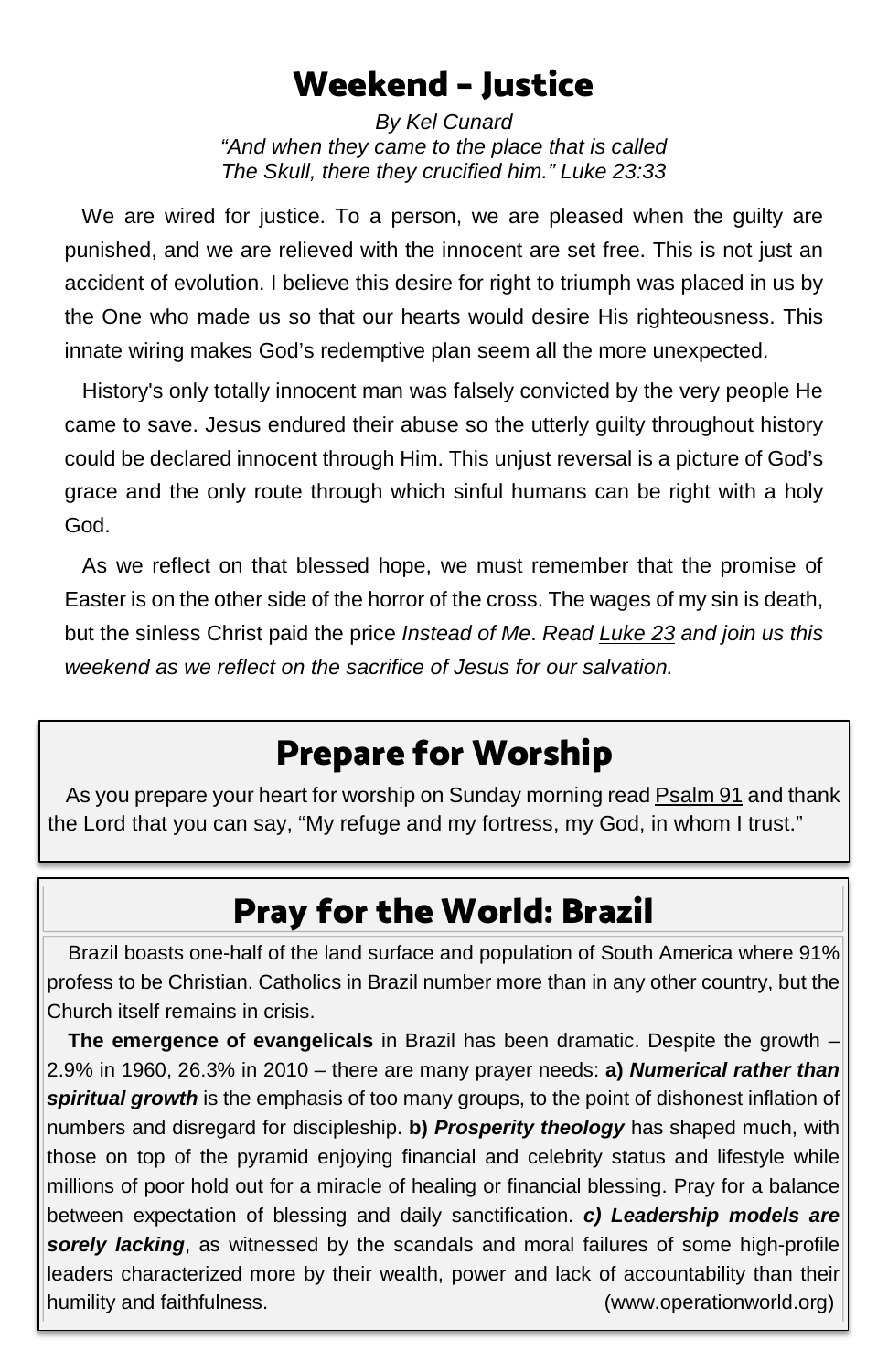Phillip Hamm Senior Pastor

**Scott Perkins** Music & Worship

**Kel Cunard** Executive & Education

**Todd Poppell** Connections & Students

Nic Bishop **Encounter Worship** & Creative Arts

## Deacons of the Week:

Stephen Rogalin & Phil Setsma

### This Week:

Sunday, March 18 12:00 pm Quarterly Business Meeting 6:00 pm Easter Worship Concert Tuesday, Mar 20 10:30 am SonShiners Luncheon Wednesday, Mar 21 5:00 pm Family Supper: Baked Chicken 6:00 pm AWANA

## **Upcoming Events:**

Mar 26-30: Spring Break Mar 28: No supper, prayer meeting, children or student events Mar 30: Good Friday/Campus Closed Apr 1: Easter Apr 3: Deacons Meeting Apr 4: Carpenters for Christ Meeting Apr 11: GO Team Meeting Apr 13: WEE World Spring Sing Apr 15: Next Steps Luncheon

## **Children's Volunteers**

Week 4: March 25

## **Weekly at FBC**

Sundays: 8:00 am Bible Studies 8:30 am Worship Rehearsal 9:00 am Coffee Fellowship in F.H. 9:15 am Celebration Service 9:15 am Encounter Service 9:15 am Bible Studies 10:45 am Celebration Service 10:45 am Bible Studies 10:45 am Preschool Worship (3 & 4 yrs) 10:45 am Kids Worship (K-5) 6:00 pm High School Youth Monday-Friday: 7:30 am WEE World 8:30 am Church Office 2:30 pm King's Kids Wednesdays: 3:00 pm Puppet Rehearsal 5:00 pm Family Supper 6:00 pm Prayer Meeting 6:00 pm AWANA Clubs 6:00 pm Adult Choir Rehearsal 6:15 pm Middle School Youth 7:00 pm Orchestra Rehearsal Thursdays: 6:30 pm Encounter Band Rehearsal

Preschool Worship: Cassandra Campbell, Bo & Toni Dunaway (e), Miranda Gentle (e), Adria Henslick (e)Judy Kellar, Aimee McClellan, Aaron & Lacey Knoll (o), Richard & Alana McClough (o), Cliff & Brooke McDerment (o), Anna Pavon, Di VanderNoord, Erin Williams (e) Bed Babies: Alice McClary, Cheryl Setsma, Roberta Taylor, Patty Thomas Kid's Worship: Sadie & Mark Palmer